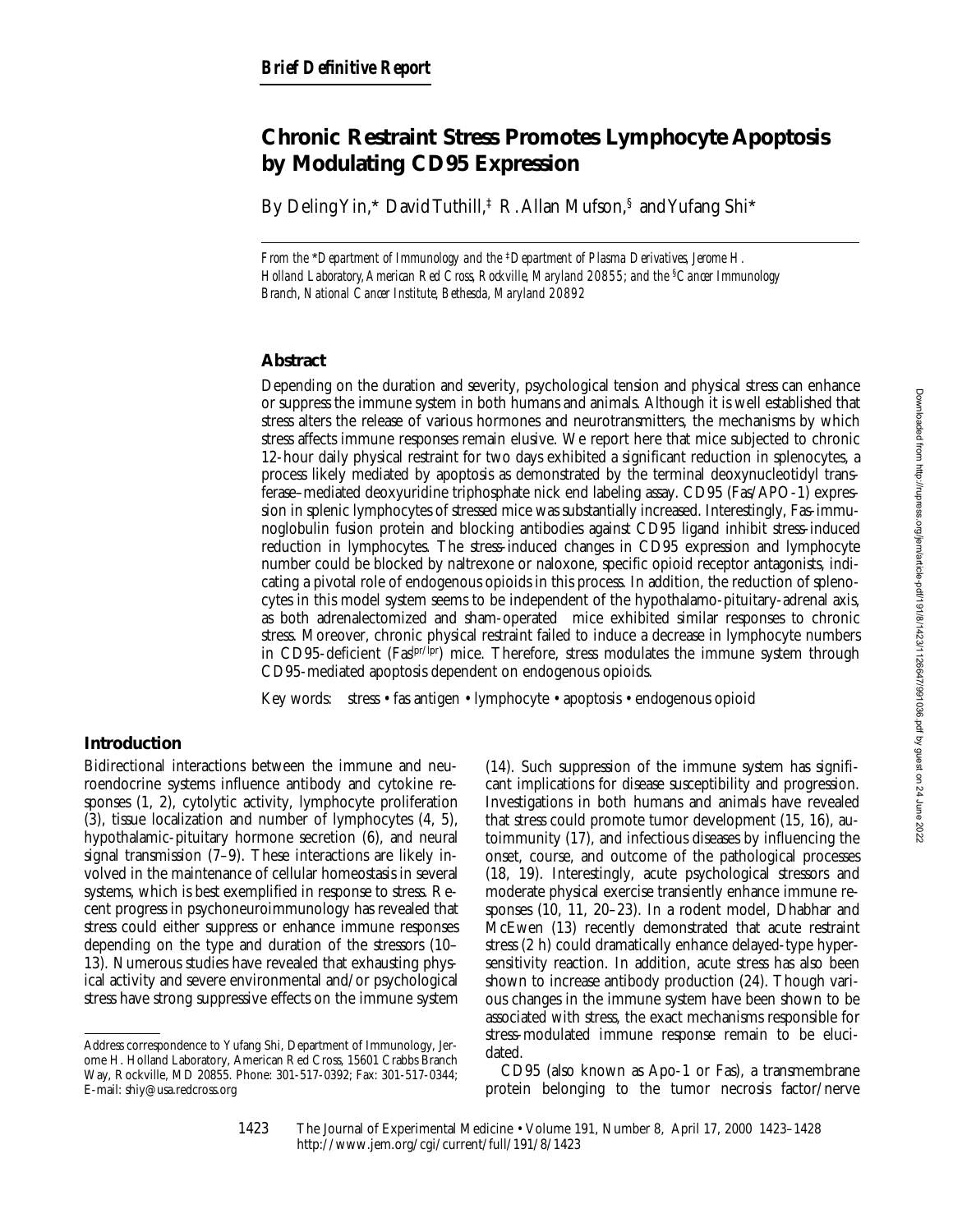growth factor receptor family of cell surface molecules, is expressed on a variety of cell types including lymphocytes, hepatocytes, ovarian epithelial cells, and some tumor cells (25). Ligation of this molecule with specific agonistic antibodies or its cognate ligand (CD95L) induces the activation of a cascade of caspases and ultimately nucleases that result in apoptotic cell death in many cell lineages (26, 27). CD95 was initially identified in the immune system, and has been shown to mediate receptor-dependent programmed cell death. Although the importance of Fas–FasL interactions is not limited to the immune system, it is there that most of the functional studies of Fas–FasL have originated. It is well documented that activation-induced apoptosis in peripheral T cells and T cell hybridomas is mediated through Fas– FasL interaction and is believed to serve as a guard against autoimmunity (26, 28, 29). Mice and humans with mutations in CD95 or CD95L develop lymphocyte accumulation disease (30). Thus, the CD95–CD95L system plays an integral role in maintaining cellular homeostasis of the immune system and may contribute to the alteration of the immune system under chronic stress.

Stress induces the production of various hormones and neural peptides (22, 31). Corticosteroids and endogenous opioids are the best-recognized mediators modulating the immune response. It is well established that corticosteroid plays a critical role under stress conditions (32). Corticosteroid enhances immune response during acute stress (13, 21) and suppresses the immune response during chronic stress (13). On the other hand, endogenous opiate peptides are known to be elevated by both acute and chronic stress, and play a critical role in regulating behavioral and emotional stress–induced changes of the immune system (33). These peptides could induce the production of corticosteroid via the hypothalamo-pituitary-adrenal (HPA) axis (34). Three highly conserved opioid receptors have been identified, all of which have been found on lymphocytes (35). Blockade of endogenous opioids with naloxone has been demonstrated to attenuate or reverse stress-induced elevation in blood pressure. Recent studies have revealed that excessive production of endogenous opioids under situations of chronic stress is associated with the suppression of the immune system (36). Because exogenous opioid receptor agonists such as morphine induce a reduction in the number of lymphocytes by modulating CD95 expression (37), we examined the role of CD95 in the modulation of the immune system by chronic stress. We show in this study that chronic 12-h daily physical restraint for 2 d promotes CD95 expression dependent on endogenous opioid, and that the subsequent induction of apoptosis through CD95 plays a central role in stress-induced reduction of lymphocytes.

the tubes for a continuous 12 h followed by a 12-h rest, while food and water were provided ad libitum. The control littermates were kept in their original cage, but food and water were provided only during the stress interval of the experimental groups. Mice were physically restrained for one to three cycles as specified. This physical restraint procedure was approved by the Institutional Animal Care and Use Committee of the Holland Laboratory of the American Red Cross.

*Analysis of CD95 Expression.* Total RNA was isolated from spleens by TriPure™ Isolation Reagent (Boehringer Mannheim) according to a protocol recommended by the manufacturer. RNA samples were fractionated on 1% agarose/2.2 M formaldehyde denaturing gel and transferred onto Nytran® membrane (Schleicher & Schuell). The cDNA probes (CD95 and glyceraldehyde-3-phosphate dehydrogenase [GAPDH]) were labeled with <sup>32</sup>P-dCTP by random priming method (Boehringer Mannheim) according to the manufacturer's instructions. Hybridization signals were detected by autoradiography.

*DNA Fragmentation.* Nucleosomal DNA fragmentation in spleens was determined by the terminal deoxynucleotidyl transferase–mediated deoxyuridine triphosphate nick end labeling (TUNEL) assay using an in situ apoptosis detection kit (Trevigen) according to the manufacturer's instructions. The 3'-OH ends of fragmented nucleosomal DNA were specifically labeled in situ in the presence of exogenously added terminal transferase and fluorescence-labeled dNTP, and were detected with anti-fluorescein antibody peroxidase conjugate.

Genomic DNA integrity was also analyzed by DNA content in the nuclei. Cells were fixed with 70% ethanol for 30 min at  $4^{\circ}$ C, then washed twice with PBS. The fixed cells were then incubated in PBS containing propidium iodide (Sigma Chemical Co.) at 50  $\mu$ g/ml and RNaseA (Boehringer Mannheim) at 0.1 mg/ml at room temperature for 30 min. DNA content was determined by flow cytometry, and the FL2 intensity was plotted as a histogram on a linear scale.

*Induction of Apoptosis by CD95 Ligation.* Single cell suspensions of murine splenocytes were prepared by gently squeezing the spleen between frosted glass microscope slides. Red blood cells were lysed with buffered 1% ammonium chloride. Splenocytes cells were then cocultured with L cells expressing sense or antisense CD95L (provided by Dr. T.A. Ferguson, Washington University School of Medicine, St. Louis, MO). Apoptosis in nonadherent cells was determined at 24 h by flow cytometric DNA content analysis.

*Adrenalectomy.* Bilateral adrenalectomy was performed on 10-wk-old Balb/c mice. Mice were anesthetized by intraperitoneal injection of ketamine (90 mg/kg) plus xylazine (10 mg/kg). A 0.5-cm skin incision was made on the back. The skin on both sides of the incision was side moved, and a muscle incision was made on the top of each adrenal gland. The entire adrenal gland was removed with a pair of heated fine forceps. The skin incision was closed with a surgical clip. After recovery, the mice were maintained by providing food, water, and sodium chloride block ad libitum. Control animals (sham group) underwent the same surgical procedure as the adrenalectomized animals, except their adrenal glands were not removed. Experiments were performed with these mice at 2–3 wk after adrenalectomy.

#### **Materials and Methods**

*Physical Restraint.* 7–9-wk-old mice were subjected to an established chronic physical restraint protocol (19). They were placed in a 50-ml conical centrifuge tube filled with multiple punctures to allow ventilation. Mice were held horizontally in

#### **Results and Discussion**

We subjected BALB/c mice aged 7–9 wk to a 12-h physical restraint regimen daily for 2 d (19, 38) and found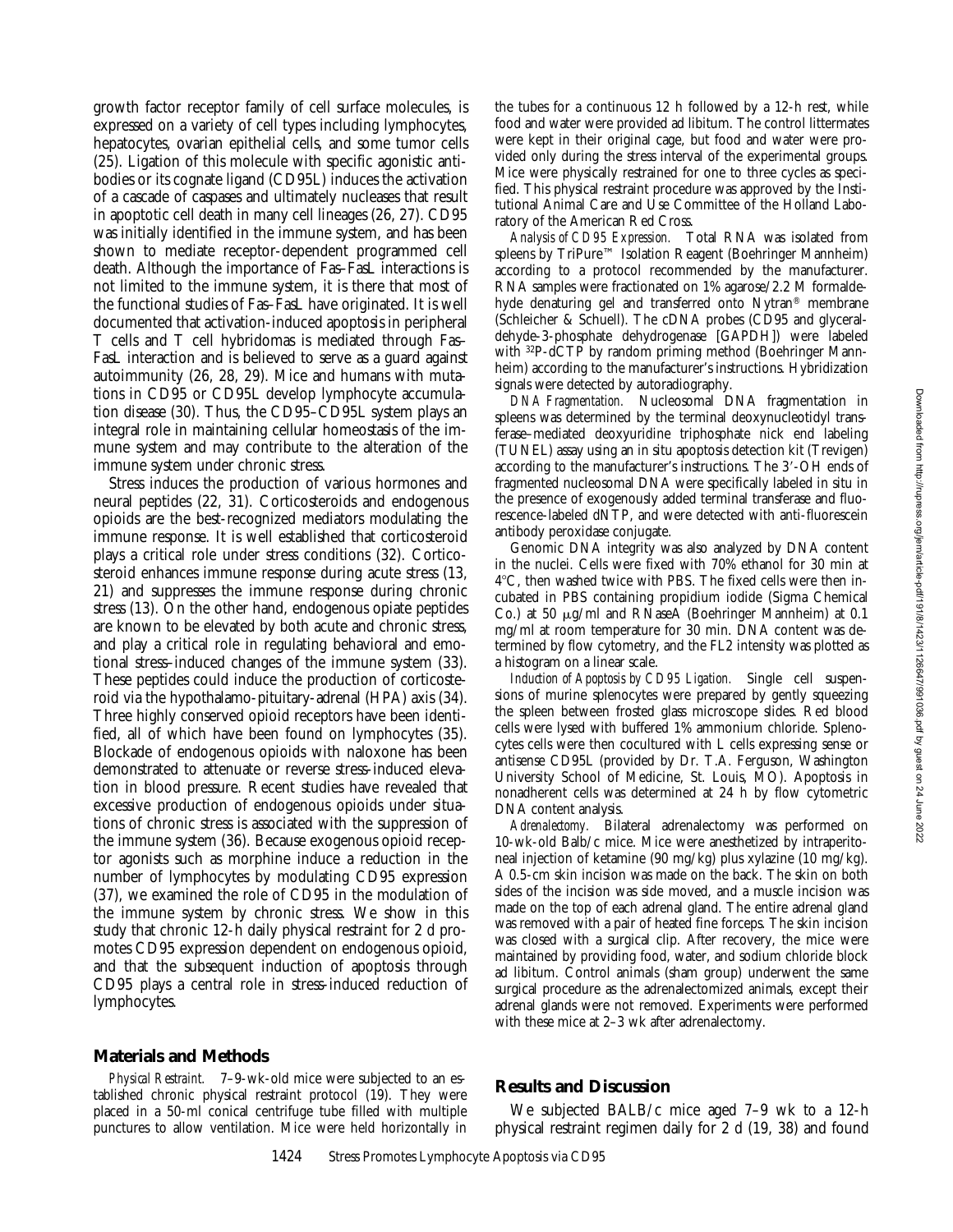that this treatment dramatically affected splenic cellularity. These mice showed 35–40% reduction in their number of lymphocytes in the spleen compared with unstressed controls (Fig. 1 A). Since it is well established that overproduction of endogenous opioids could dramatically affect the immune system, we employed naloxone or naltrexone as specific antagonists of opioid receptors to determine the role of endogenous opioids in the reduction of splenic lymphocytes in this chronic stress model. Although treatment of mice with opioid antagonists (single intraperitoneal injection 1 h before the initiation of each stress cycle) did not alter the number of splenocytes in unstressed mice, administration of naltrexone (Fig. 1 A, experiment [Exp.] 1) or naloxone (data not shown) before physical restraint completely blocked stress-induced reduction in splenocyte numbers. Therefore, chronic physical restraint–induced lymphocyte reduction appears to require endogenous opioids.

We recently reported that exogenous opioids could induce CD95 expression and promote CD95L-induced apoptosis in lymphocytes in both in vitro culture and in vivo

A

Exp.  $p=0.008$ **Stress**  $\mathbf{1}$ **Stress + Naltrexone**  $p=0.006$ **Stress**  $\overline{2}$ **Stress+ Fas-Ig**  $p=0.004$ **Stress** 3 Stress + Anti-FasL 25 50 75 100 0 **Relative Splenocyte Number<br>(% of Unstressed Control)** В FasL Valtrexon Anti- $S$ tress + **Stress** Stress Fas **GAPDH** 

**Figure 1.** Physical restraint–induced lymphocyte reduction in the spleen requires opioid receptors and CD95-CD95L interaction. (A) Balb/c mice aged 7–9 wk were subjected to a 12-h physical restraint daily for 2 d. The following reagents were administered immediately before physical restraint in position: naltrexone (single intraperitoneal injection of 200  $\mu$ g in PBS at 1 h before the initiation of each stress cycle), Fas-Ig (100  $\mu$ g per mouse in PBS), and MFL3 (Anti-FasL; 10  $\mu$ g per mouse in PBS). Mice were killed by  $CO<sub>2</sub>$  asphyxiation, and total splenocytes were enumerated. Means and SEs were calculated from 5–10 mice per group. (B) Stress induces the expression of CD95. Balb/c mice at 7 wk of age were stressed for 12 h with or without anti–mouse FasL (10  $\mu$ g per mouse) or naltrexone (200  $\mu$ g per mouse) for 12 h. Total RNA was isolated from splenocytes and analyzed for CD95 expression by Northern blot hybridization with cDNA probe for CD95. GAPDH provides a control for RNA loading.

administration to mice (37). To verify the role of CD95 in chronic stress–induced lymphocyte reduction, we injected mice with serum from SCID mice bearing either 3T3 fibrosarcoma engineered to secrete Fas-Ig fusion protein (39) or nonengineered 3T3 fibrosarcoma. Fas-Ig–containing serum blocked chronic restraint stress–induced reduction in splenocytes (Fig. 1 A, Exp. 2), whereas normal mouse serum did not exhibit such an effect (data not shown). When the Fas-Ig–containing serum was adsorbed with protein A sepharose beads, its protective effect was eliminated (data not shown). In addition, the Fas-Ig serum did not change the number of splenocytes in unstressed mice. We also found that a blocking antibody to CD95L (MFL3) but not the isotype control also blocked stress-induced reduction in lymphocyte numbers (Fig. 1 A, Exp. 3). Hence, the interaction between CD95 and CD95L is critical for chronic stress–induced reduction of lymphocytes.

We next examined the level of CD95 in splenocytes with or without physical restraint. As shown in Fig. 1 B, the expression of CD95 in splenocytes was significantly enhanced at 12 h after physical restraint as detected by Northern blot analysis. Stress did not induce the expression of CD95L (data not shown). Naltrexone inhibited this stressinduced increase in CD95 expression. Interestingly, though MFL3 prevented stress-induced reduction in lymphocytes, it did not affect stress-induced CD95 expression (Fig. 1 B). The effect of stress on CD95 expression was also observed when detected by surface staining (data not shown). These results suggest a prominent role of endogenous opioids in the induction of CD95 expression.

The reduction of splenocytes induced by stress could be mediated by two possible mechanisms: emigration or cell death. First, we assessed cell death in histological sections of spleens using a TUNEL technique. We found that a significant number of cells in the spleen of stressed mice were undergoing apoptosis, whereas only a few apoptotic cells were detected in the spleen of control mice (Fig. 2 A). Thus, physical restraint–induced reduction in splenocyte numbers is likely due to the induction of apoptosis rather than the mobilization of lymphocytes. An effect of blocking CD95L with MFL3 (anti-FasL) on apoptosis was also observed when examined by TUNEL (Fig. 2 A). Therefore, stress-induced CD95 expression appears responsible for the lymphocyte loss.

To examine whether stress-induced CD95 expression modulates the sensitivity of lymphocytes to CD95L-mediated apoptosis, we isolated splenocytes at the end of the 12-h physical restraint and cocultured with adherent L cells transfected with either sense or antisense CD95L cDNA for 24 h. Splenocytes in suspension were harvested, and cell viability was analyzed by cellular DNA content analysis. As shown in Fig. 2 B, splenocytes from chronically stressed mice underwent apoptosis as indicated by the appearance of a hypodiploid peak upon incubation with L cells expressing sense CD95L, whereas control cells showed only minimal apoptosis. This stress-induced CD95-mediated apoptosis is specific, as cells from stressed mice did not undergo apoptosis when cocultured with L cells transfected

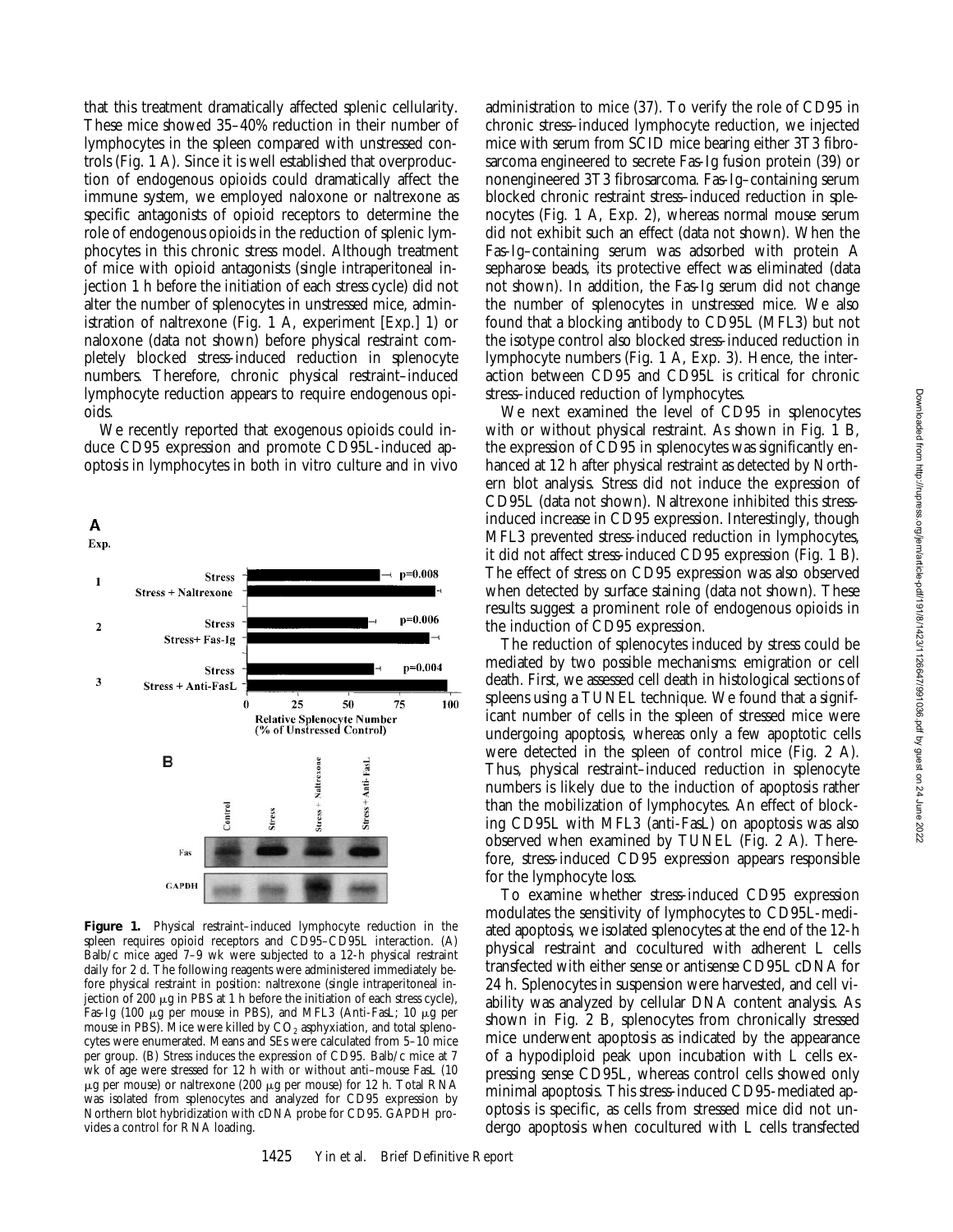

Figure 2. Physical restraint induces apoptotic cell death. (A) Balb/c 7–9-wk-old mice were subjected to a 12-h physical restraint daily for 2 d with or without anti– mouse FasL (10  $\mu$ g per mouse) or naltrexone (200 mg per mouse). TUNEL-positive apoptotic cells in frozen spleen sections were shown in dark brown on a methyl green counterstained background. (B) Stress primes lymphocytes to CD95L-mediated apoptosis. Splenocytes from mice stressed for 12 h or from unstressed mice were cocultured with L cells transfected with CD95L cDNA in sense (S) or antisense (AS) orientations. Nonadherent cells were harvested at 24 h. DNA content was analyzed by flow cytometry after staining with propidium iodide.

with antisense CD95L cDNA. Thus, chronic stress–induced CD95 expression could promote CD95L-induced apoptosis.

Loss-of-function mutations in CD95 reduce apoptosis and cause the development of lymphocyte accumulation diseases in both humans and mice (27). To further investigate the role of CD95 in chronic physical restraint stress– induced reduction in lymphocyte numbers, we subjected mice bearing autosomal recessive mutations in CD95 (C3H.MRL.Faslpr/lpr) and their appropriate background control, C3H/HeJ, to physical restraint. Stress-induced reduction in the numbers of splenocytes was observed in C3H/HeJ but not in C3H. $\dot{M}$ RL. Fas<sup>lpr/lpr</sup> mice (Fig. 3).

Therefore, mice with a loss-of-function mutation of CD95 lose their sensitivity to stress-induced reduction in lymphocyte numbers, further supporting the conspicuous role of CD95 for the stress response.

The blockade of chronic stress–induced lymphocyte reduction by opioid antagonists (Fig. 1 A) strongly suggests a pivotal role of endogenous opioids in this process. As it has been shown that opioids could exert their effects by modulating the production of corticosteroid via the HPA axis (34), we performed chronic restraint stress in adrenalectomized mice. We have found that adrenalectomy did not significantly affect the stress-induced reduction in splenocytes (Fig. 4). Therefore, the HPA axis is unlikely to be in-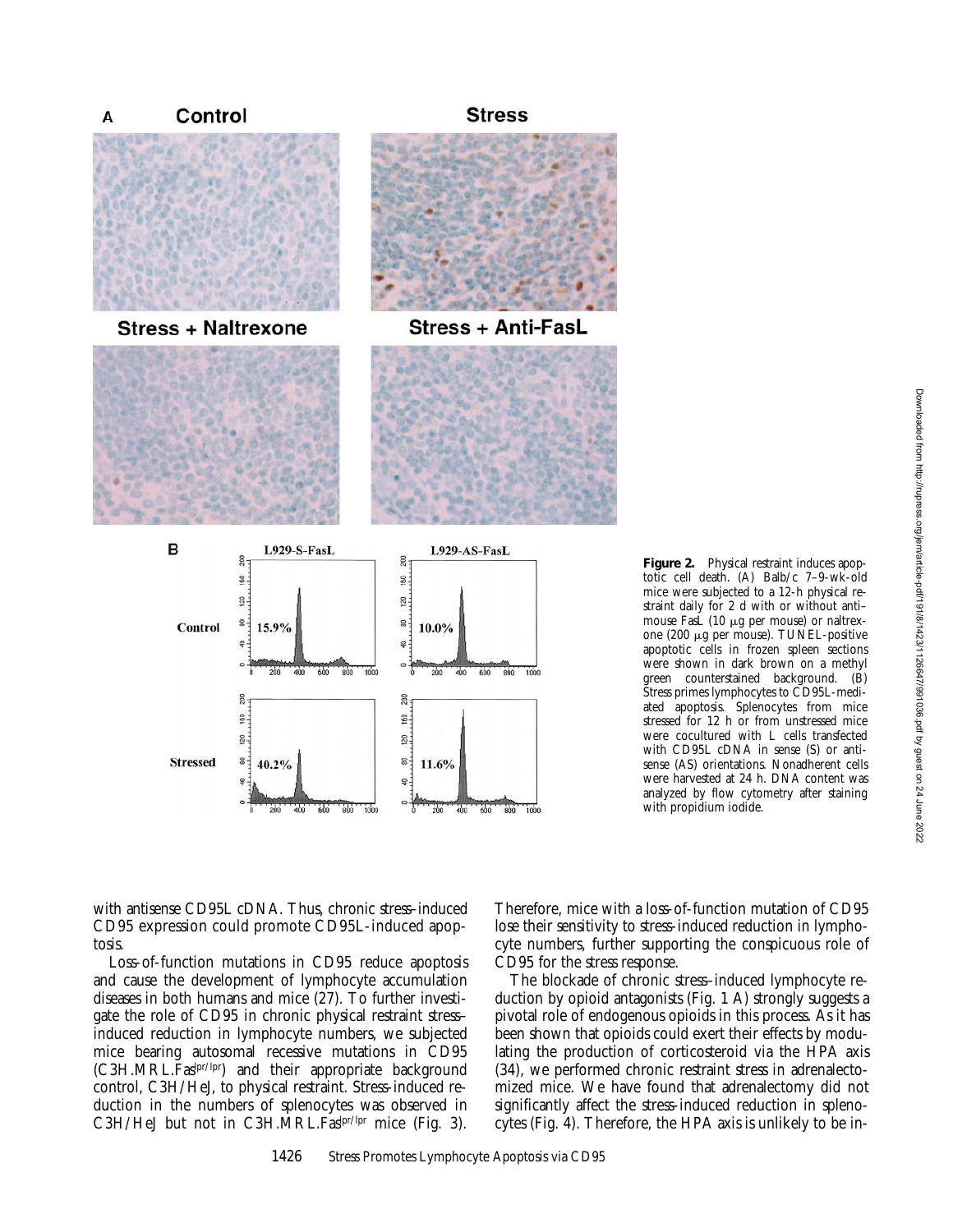

Figure 3. Mice bearing mutations in CD95 are resistant to physical restraint–induced lymphocyte reduction. C3H.MRL.Faslpr (C3H-lpr/lpr) or C3H/HeJ (C3H) mice aged 7–9 wk were subjected to a 12-h physical restraint daily for 3 d. Mice were killed by  $CO<sub>2</sub>$  asphyxiation, and total splenocytes were enumerated. Means and SEs were calculated from five mice per group.

volved in mediating the reduction of splenocytes in this chronic restraint stress model. Our finding of the absence of an effect of adrenalectomy on chronic stress–induced splenocyte reduction is in contrast with the demonstration of the role of the adrenal gland in acute stress–induced enhancement of delayed-type hypersensitivity response (21). This discrepancy is likely to be due to the stress duration and the evaluation parameters. Indeed, McEwen et al. (22) have suggested that the spleen is a relatively privileged site and is relatively inaccessible to endogenously produced corticosteroids. Therefore, our observation of the dispensability of adrenal glands in chronic stress–induced splenocyte reduction strongly suggests that the effects of endogenous opioids are likely exerted directly on splenocytes. This agrees with our previous finding that opioids induce the expression of Fas and sensitize cells to FasL-mediated apoptosis in cultured lymphocytes (37).

CD95 and its cognate ligand, CD95L, play a critical role in the regulation of cellular homeostasis, especially in the



Figure 4. Adrenalectomy does not affect chronic restraint stress-induced splenocyte reduction. 10-wk-old Balb/c mice were adrenalectomized and subjected to physical restraint stress at 2–3-wk after operation. Both adrenalectomized mice and sham-operated mice were stressed for 12 h daily for 2 d. Mice were killed by  $CO<sub>2</sub>$  asphyxiation at the end of the stress cycle, and total splenocytes were enumerated. The numbers of splenocytes were compared with the unstressed control. Cumulative means and SEs were calculated from six mice in two separate experiments.

immune system. Loss-of-function mutations in the CD95 (*lpr*) and CD95L (*gld*) genes are characterized by excessive lymphoproliferation with accelerated autoimmune disorders (14). In addition, the interaction between CD95 and CD95L has also been shown to be important in maintaining immune-privileged sites such as Sertoli cells of the testis, the corneal epithelium, and the retina of the eye (27, 28). Interestingly, some tumors also express FasL, and this has been suggested as a mechanism to escape immune surveillance. Our finding of the role of CD95 in chronic stress–induced lymphocyte reduction reveals another important function of this molecule.

Stress affects our daily life. It is clear that moderate stress such as routine exercise could enhance immune response (11, 13). However, chronic stress such as long-term emotional stress can decrease immune function and increase disease susceptibility. Our demonstration of a central role for endogenous opioids and its link to cell death receptor CD95 expression in response to chronic restraint stress is of particular interest. We believe that identification of the specific opioid peptides and opioid receptor types involved in this process will provide biochemical understanding of the mechanisms by which the neuronal and the immune system communicate.

We thank Drs. David W. Scott, Ruoxiang Wang, Gordon Mills, and Daniel Lawrence for their intellectual discussions and critical comments on this manuscript. Dr. Liying Zhang provided invaluable technical assistance. Ms. Elizabeth Smith and Ms. Yamei Gao prepared histology sections.

D. Yin is a recipient of a Research Training Fellowship awarded by the International Agency for Research on Cancer. This project is supported by National Institutes of Health grants CA53609 and AI43384.

*Submitted: 21 June 1999 Revised: 5 January 2000 Accepted: 23 February 2000*

#### **References**

- 1. Stone, A.A., and D.H. Bovbjerg. 1994. Stress and humoral immunity: a review of the human studies. *Adv. Neuroimmunol.* 4:49–56.
- 2. Wilder, R.L. 1995. Neuroendocrine-immune system interactions and autoimmunity. *Annu. Rev. Immunol.* 13:307–338.
- 3. Gonzalez-Quijano, M.I., M. Martin, S. Millan, and A. Lopez-Calderon. 1998. Lymphocyte response to mitogens: influence of life events and personality. *Neuropsychobiology.* 38: 90–96.
- 4. Husband, A.J. 1993. Role of central nervous system and behaviour in the immune response. *Vaccine*. 11:805–816.
- 5. Pedersen, B.K., and D.C. Nieman. 1998. Exercise immunology: integration and regulation. *Immunol. Today.* 19:204– 206.
- 6. Spangelo, B.L., and W.C. Gorospe. 1995. Role of the cytokines in the neuroendocrine-immune system axis. *Front. Neuroendocrinol.* 16:1–22.
- 7. Bai, Y., and R.P. Hart. 1998. Cultured sympathetic neurons express functional interleukin-1 receptors. *J. Neuroimmunol.* 91:43–54.